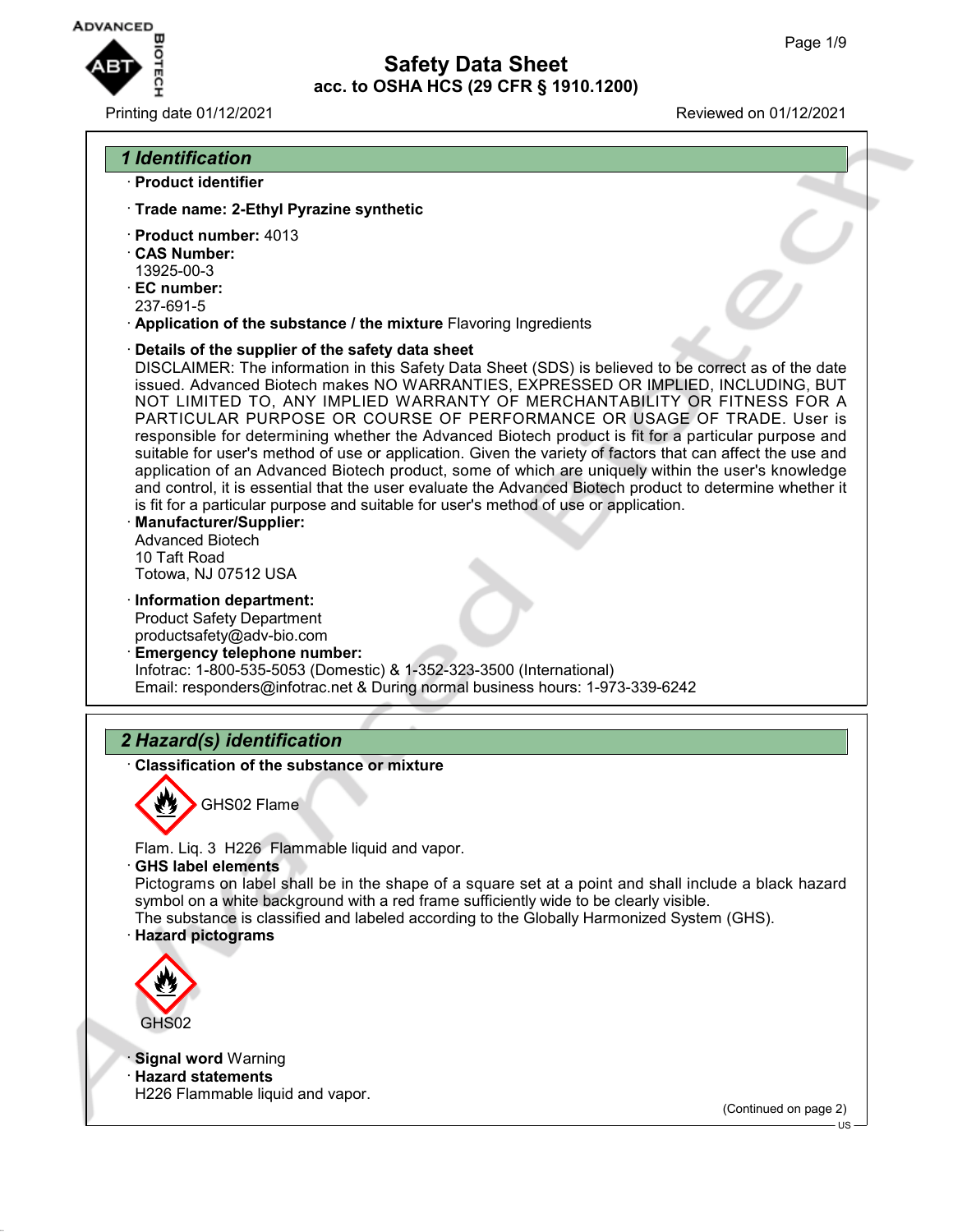

Printing date 01/12/2021 Reviewed on 01/12/2021

#### **Trade name: 2-Ethyl Pyrazine synthetic**



- 
- · **CAS No. Description**
- 13925-00-3 2-Ethyl Pyrazine · **Identification number(s)**
- · **EC number:** 237-691-5

### *4 First-aid measures*

- · **Description of first aid measures**
- · **General information:** Immediately remove any clothing soiled by the product.
- · **After inhalation:** Supply fresh air; consult doctor in case of complaints.
- · **After skin contact:** Immediately rinse with water.
- · **After eye contact:** Rinse opened eye for several minutes under running water.
- · **After swallowing:** If symptoms persist consult doctor.
- · **Information for doctor:**
- · **Most important symptoms and effects, both acute and delayed** No further relevant information available.
- · **Indication of any immediate medical attention and special treatment needed** No further relevant information available.

(Continued on page 3)

US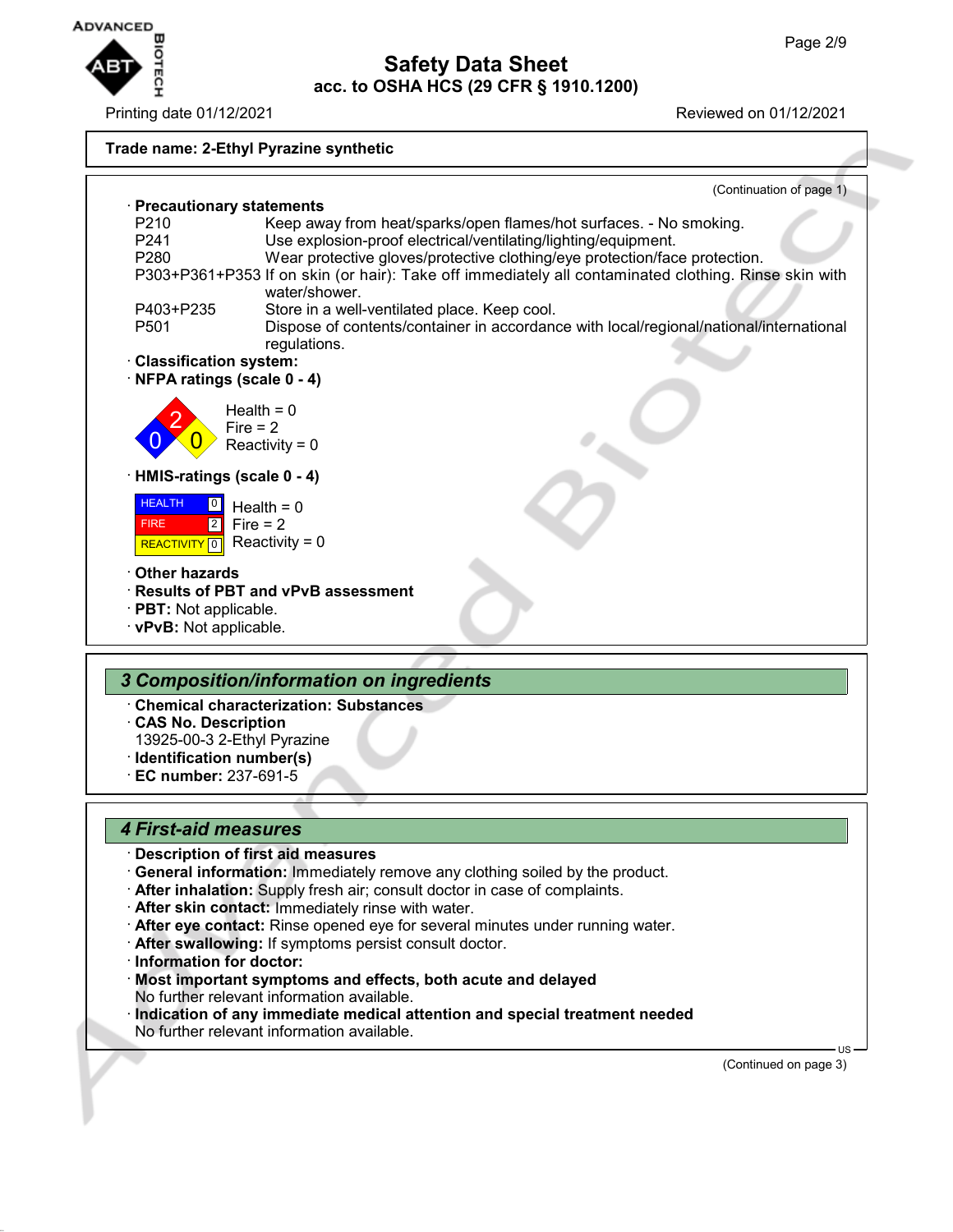

#### **Trade name: 2-Ethyl Pyrazine synthetic**

(Continuation of page 2)

#### *5 Fire-fighting measures*

- · **Extinguishing media**
- · **Suitable extinguishing agents:**

CO2, extinguishing powder or water spray. Fight larger fires with water spray or alcohol resistant foam. · **For safety reasons unsuitable extinguishing agents:** Water with full jet

- · **Special hazards arising from the substance or mixture** No further relevant information available.
- · **Advice for firefighters**
- · **Protective equipment:** No special measures required.
- · **Additional information**

Cool endangered receptacles with water spray.

Collect contaminated fire fighting water separately. It must not enter the sewage system.

### *6 Accidental release measures*

· **Personal precautions, protective equipment and emergency procedures** Wear protective equipment. Keep unprotected persons away.

- · **Environmental precautions:** Prevent seepage into sewage system, workpits and cellars.
- · **Methods and material for containment and cleaning up:**

Absorb with liquid-binding material (sand, diatomite, acid binders, universal binders, sawdust). Dispose contaminated material as waste according to item 13.

- Ensure adequate ventilation.
- **Reference to other sections**

See Section 7 for information on safe handling.

- See Section 8 for information on personal protection equipment. See Section 13 for disposal information.
- · **Protective Action Criteria for Chemicals**
- · **PAC-1:**

Substance is not listed.

· **PAC-2:**

Substance is not listed.

· **PAC-3:**

Substance is not listed.

### *7 Handling and storage*

- · **Handling:**
- · **Precautions for safe handling** No special precautions are necessary if used correctly.
- · **Information about protection against explosions and fires:**
- Keep ignition sources away Do not smoke. Protect against electrostatic charges.
- · **Conditions for safe storage, including any incompatibilities**
- · **Storage:**
- · **Requirements to be met by storerooms and receptacles:** No special requirements.
- Please refer to product specification for product storage requirements.
- · **Information about storage in one common storage facility:** Not required.
- · **Further information about storage conditions:** Keep receptacle tightly sealed.

(Continued on page 4)

US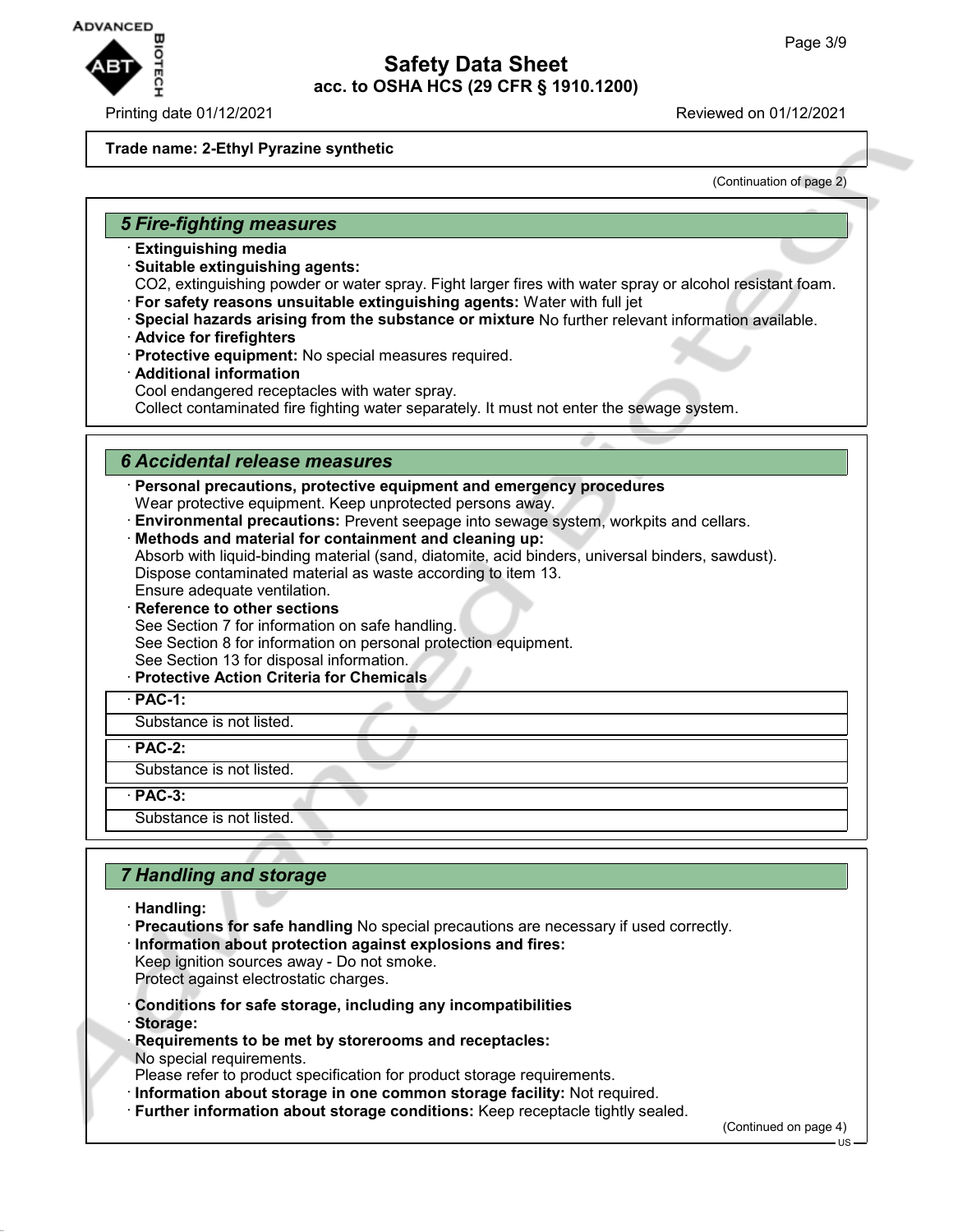

#### Printing date 01/12/2021 Reviewed on 01/12/2021

#### **Trade name: 2-Ethyl Pyrazine synthetic**

(Continuation of page 3)

· **Specific end use(s)** No further relevant information available.

#### *8 Exposure controls/personal protection*

· **Additional information about design of technical systems:** No further data; see item 7.

- · **Control parameters**
- · **Components with limit values that require monitoring at the workplace:** Not required.
- · **Additional information:** The lists that were valid during the creation were used as a basis.
- · **Exposure controls**
- · **Personal protective equipment:**
- · **General protective and hygienic measures:**
- Immediately remove all soiled and contaminated clothing.
- Wash hands before breaks and at the end of work.
- · **Breathing equipment:** Not required.
- · **Protection of hands:**



Protective gloves

The glove material has to be impermeable and resistant to the product/ the substance/ the preparation. Due to missing tests no recommendation to the glove material can be given for the product/ the preparation/ the chemical mixture.

Selection of the glove material should be based on consideration of the penetration times, rates of diffusion and the degradation

· **Material of gloves**

The selection of the suitable gloves does not only depend on the material, but also on further marks of quality and varies from manufacturer to manufacturer.

#### · **Penetration time of glove material**

The exact break through time has to be determined by the manufacturer of the protective gloves and has to be observed.

· **Eye protection:**



Tightly sealed goggles

| Information on basic physical and chemical properties |                                    |  |  |
|-------------------------------------------------------|------------------------------------|--|--|
| <b>General Information</b><br>· Appearance:           |                                    |  |  |
| Form:                                                 | Liquid                             |  |  |
| Color:                                                | According to product specification |  |  |
| Odor:                                                 | According to product specification |  |  |
| ∴Odor threshold:                                      | Not determined.                    |  |  |
| pH-value:                                             | Not determined.                    |  |  |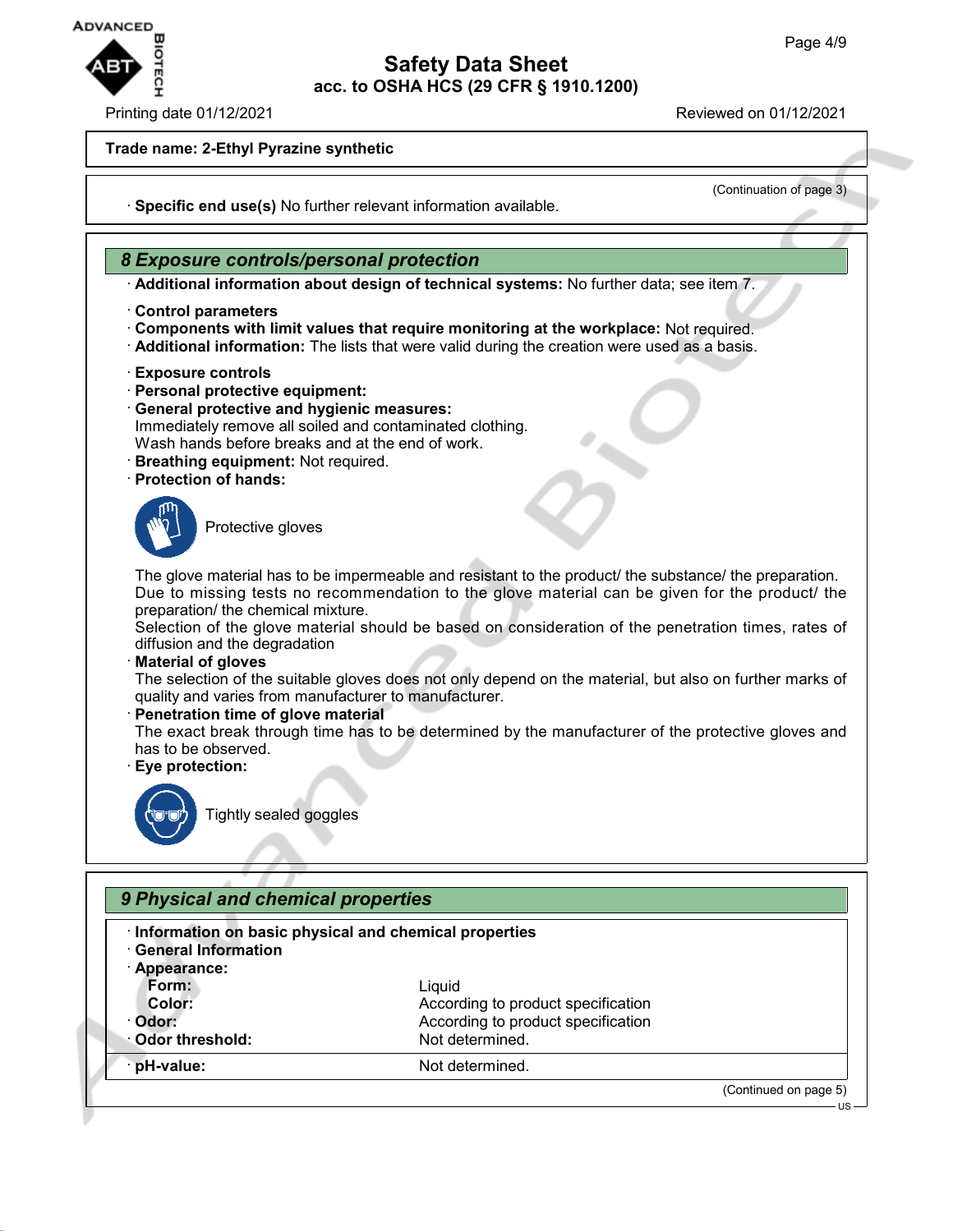

Printing date 01/12/2021 Reviewed on 01/12/2021

#### **Trade name: 2-Ethyl Pyrazine synthetic**

|                                                                                                                             | (Continuation of page 4)                                                                                                                                         |
|-----------------------------------------------------------------------------------------------------------------------------|------------------------------------------------------------------------------------------------------------------------------------------------------------------|
| Change in condition<br><b>Melting point/Melting range:</b><br><b>Boiling point/Boiling range:</b>                           | Undetermined.<br>152-153 °C (305.6-307.4 °F)                                                                                                                     |
| · Flash point:                                                                                                              | 50.1 °C (122.2 °F)                                                                                                                                               |
| · Flammability (solid, gaseous):                                                                                            | Not applicable.                                                                                                                                                  |
| · Decomposition temperature:                                                                                                | Not determined.                                                                                                                                                  |
| · Auto igniting:                                                                                                            | Not determined.                                                                                                                                                  |
| Danger of explosion:                                                                                                        | Product is not explosive. However, formation of explosive air/<br>vapor mixtures are possible.                                                                   |
| · Explosion limits:<br>Lower:<br>Upper:                                                                                     | Not determined.<br>Not determined.                                                                                                                               |
| · Vapor pressure:                                                                                                           | Not determined.                                                                                                                                                  |
| $\cdot$ Density at 20 °C (68 °F):<br>· Specific Gravity<br>· Relative density<br>· Vapor density<br><b>Evaporation rate</b> | 0.991-1.001 g/cm <sup>3</sup> (8.2699-8.35334 lbs/gal)<br>$0.991 - 1.001$ @ 20 °C (33.8 - 33.8 @ 68 °F)<br>Not determined.<br>Not determined.<br>Not determined. |
| · Solubility in / Miscibility with<br>Water:                                                                                | Not miscible or difficult to mix.                                                                                                                                |
| · Partition coefficient (n-octanol/water): Not determined.                                                                  |                                                                                                                                                                  |
| · Viscosity:<br>Dynamic:<br>Kinematic:<br><b>VOC content:</b>                                                               | Not determined.<br>Not determined.<br>0.00%<br>0.0 g/l / 0.00 lb/gal                                                                                             |
| <b>Other information</b>                                                                                                    | No further relevant information available.                                                                                                                       |

### *10 Stability and reactivity*

- · **Reactivity** No further relevant information available.
- · **Chemical stability**
- · **Thermal decomposition / conditions to be avoided:**
- No decomposition if used according to specifications.
- · **Possibility of hazardous reactions** No dangerous reactions known.
- · **Conditions to avoid** No further relevant information available.
- · **Incompatible materials:** No further relevant information available.
- · **Hazardous decomposition products:** No dangerous decomposition products known.

(Continued on page 6)

US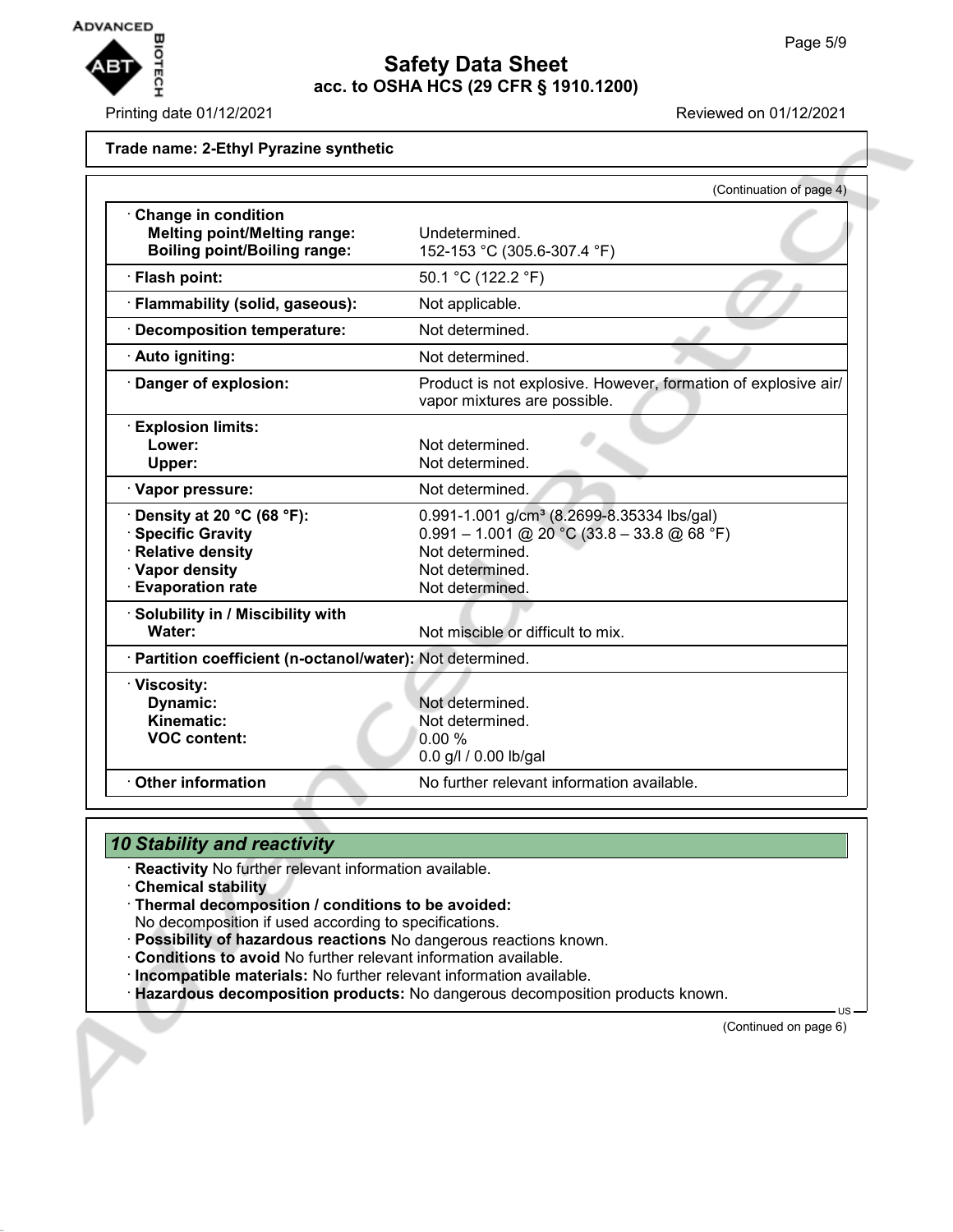

Printing date 01/12/2021 Reviewed on 01/12/2021

#### **Trade name: 2-Ethyl Pyrazine synthetic**

(Continuation of page 5)

### *11 Toxicological information*

- · **Information on toxicological effects**
- · **Acute toxicity:**
- · **Primary irritant effect:**
- · **on the skin:** No irritant effect.
- · **on the eye:** No irritating effect.
- · **Sensitization:** No sensitizing effects known.
- · **Additional toxicological information:**
- · **Carcinogenic categories**
- · **IARC (International Agency for Research on Cancer)**
- Substance is not listed.

· **NTP (National Toxicology Program)**

Substance is not listed.

· **OSHA-Ca (Occupational Safety & Health Administration)**

Substance is not listed.

### *12 Ecological information*

- · **Toxicity**
- · **Aquatic toxicity:** No further relevant information available.
- · **Persistence and degradability** No further relevant information available.
- · **Behavior in environmental systems:**
- · **Bioaccumulative potential** No further relevant information available.
- · **Mobility in soil** No further relevant information available.
- · **Additional ecological information:**
- · **General notes:** Not hazardous for water.
- · **Results of PBT and vPvB assessment**
- · **PBT:** Not applicable.
- · **vPvB:** Not applicable.
- · **Other adverse effects** No further relevant information available.

### *13 Disposal considerations*

- · **Waste treatment methods**
- · **Recommendation:**

Must not be disposed of together with household garbage. Do not allow product to reach sewage system.

- · **Uncleaned packagings:**
- · **Recommendation:** Disposal must be made according to official regulations.

| 14 Transport information       |        |                       |
|--------------------------------|--------|-----------------------|
| · UN-Number<br>DOT, IMDG, IATA | UN1993 |                       |
|                                |        | (Continued on page 7) |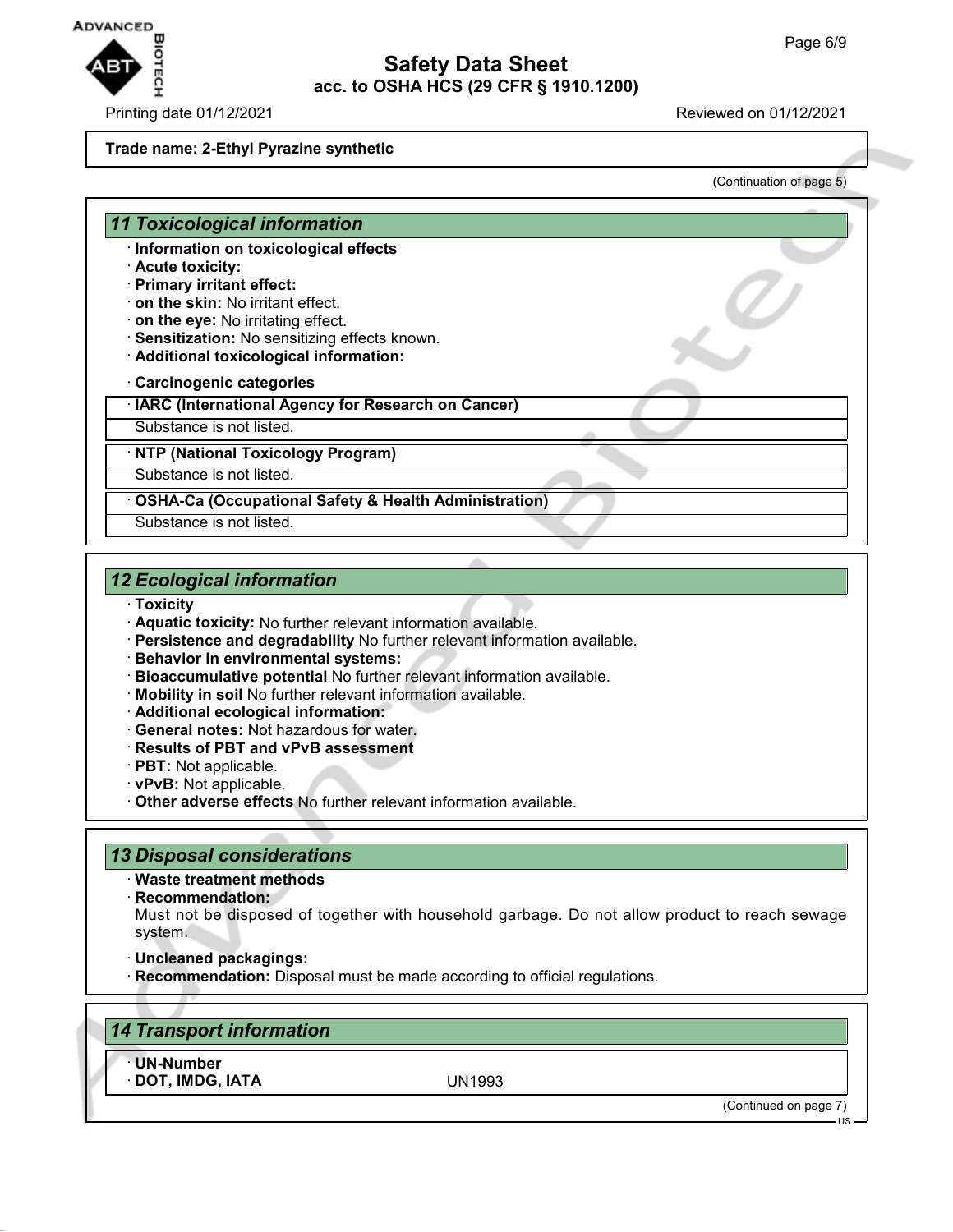

Printing date 01/12/2021 Reviewed on 01/12/2021

## **Trade name: 2-Ethyl Pyrazine synthetic** (Continuation of page 6) · **UN proper shipping name** · **DOT** Flammable liquids, n.o.s. (2-Ethyl Pyrazine) · **IMDG, IATA** FLAMMABLE LIQUID, N.O.S. (2-Ethyl Pyrazine) · **Transport hazard class(es)** · **DOT** · **Class** 3 Flammable liquids · **Label** 3 · **IMDG, IATA** · **Class** 3 Flammable liquids · **Label** 3 · **Packing group** · **DOT, IMDG, IATA** III · **Environmental hazards:** · **Marine pollutant:** No · **Special precautions for user** Warning: Flammable liquids **· Stowage Category A** · **Transport in bulk according to Annex II of MARPOL73/78 and the IBC Code** Not applicable. · **Transport/Additional information:** · **DOT** · **Quantity limitations** On passenger aircraft/rail: 60 L On cargo aircraft only: 220 L · **IMDG** · **Limited quantities (LQ)** 5L

 $\cdot$  **Excepted quantities (EQ)** Code: E1 Maximum net quantity per inner packaging: 30 ml Maximum net quantity per outer packaging: 1000 ml · **UN "Model Regulation":** UN 1993 FLAMMABLE LIQUID, N.O.S. (2-ETHYL PYRAZINE), 3, III

(Continued on page 8)

US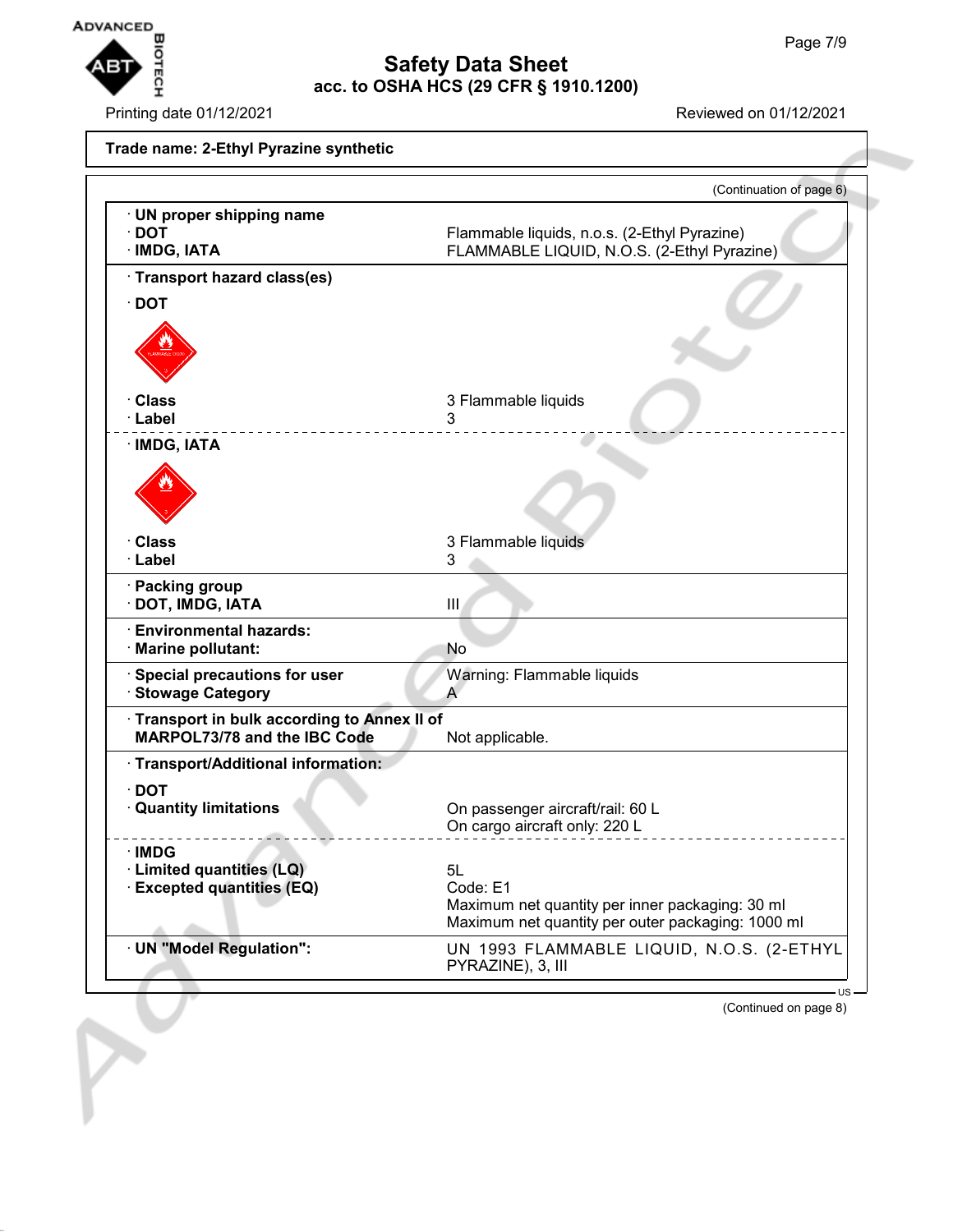

### Printing date 01/12/2021 **Reviewed on 01/12/2021**

#### **Trade name: 2-Ethyl Pyrazine synthetic**

(Continuation of page 7)

| <b>15 Regulatory information</b>                                                                                                                                                                                                                                                                                                                                |  |
|-----------------------------------------------------------------------------------------------------------------------------------------------------------------------------------------------------------------------------------------------------------------------------------------------------------------------------------------------------------------|--|
| Safety, health and environmental regulations/legislation specific for the substance or mixture<br>· Sara                                                                                                                                                                                                                                                        |  |
| · Section 355 (extremely hazardous substances):                                                                                                                                                                                                                                                                                                                 |  |
| Substance is not listed.                                                                                                                                                                                                                                                                                                                                        |  |
| · Section 313 (Specific toxic chemical listings):                                                                                                                                                                                                                                                                                                               |  |
| Substance is not listed.                                                                                                                                                                                                                                                                                                                                        |  |
| · TSCA (Toxic Substances Control Act):                                                                                                                                                                                                                                                                                                                          |  |
| <b>ACTIVE</b>                                                                                                                                                                                                                                                                                                                                                   |  |
| · Hazardous Air Pollutants                                                                                                                                                                                                                                                                                                                                      |  |
| Substance is not listed.                                                                                                                                                                                                                                                                                                                                        |  |
| · Proposition 65                                                                                                                                                                                                                                                                                                                                                |  |
| Chemicals known to cause cancer:                                                                                                                                                                                                                                                                                                                                |  |
| Substance is not listed.                                                                                                                                                                                                                                                                                                                                        |  |
| Chemicals known to cause reproductive toxicity for females:                                                                                                                                                                                                                                                                                                     |  |
| Substance is not listed.                                                                                                                                                                                                                                                                                                                                        |  |
| Chemicals known to cause reproductive toxicity for males:                                                                                                                                                                                                                                                                                                       |  |
| Substance is not listed.                                                                                                                                                                                                                                                                                                                                        |  |
| Chemicals known to cause developmental toxicity:                                                                                                                                                                                                                                                                                                                |  |
| Substance is not listed.                                                                                                                                                                                                                                                                                                                                        |  |
| <b>EPA (Environmental Protection Agency)</b><br>Substance is not listed.<br>· TLV (Threshold Limit Value established by ACGIH)                                                                                                                                                                                                                                  |  |
| Substance is not listed.                                                                                                                                                                                                                                                                                                                                        |  |
| · NIOSH-Ca (National Institute for Occupational Safety and Health)                                                                                                                                                                                                                                                                                              |  |
| Substance is not listed.                                                                                                                                                                                                                                                                                                                                        |  |
| <b>GHS label elements</b><br>Pictograms on label shall be in the shape of a square set at a point and shall include a black hazard<br>symbol on a white background with a red frame sufficiently wide to be clearly visible.<br>The substance is classified and labeled according to the Globally Harmonized System (GHS).<br><b>Hazard pictograms</b><br>GHS02 |  |
| · Signal word Warning                                                                                                                                                                                                                                                                                                                                           |  |

- US-